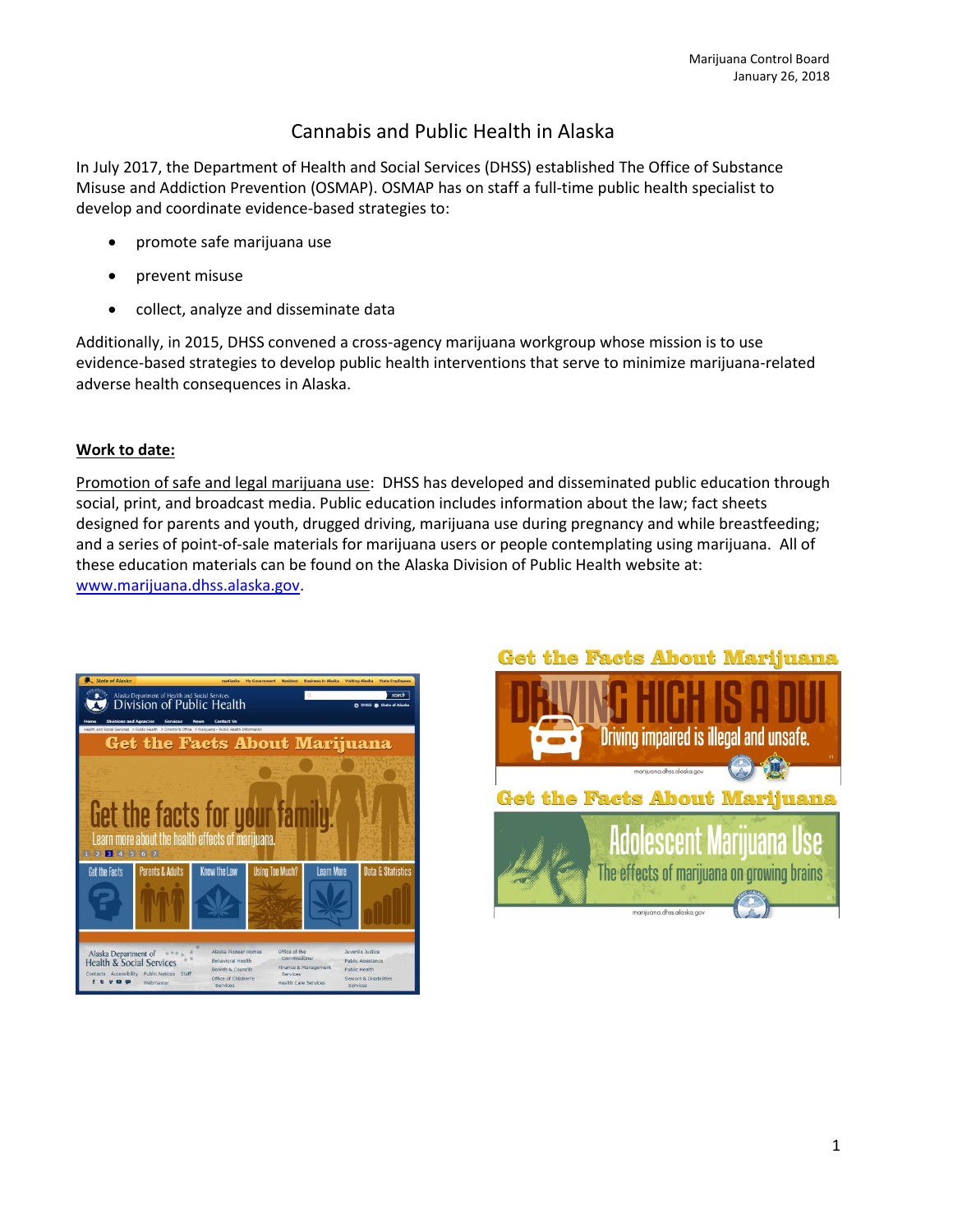## **Talking with youth** about marijuana



It's important for parents to talk with their kids about marijuana early and often.

## **Get the Facts About Marijuana**







Data collection, analysis, and dissemination:

Behavioral Risk Factor Surveillance System (BRFSS) 2016

- 15% of all Alaska adults and 24% of Alaska Native adults reported using marijuana at least once in the past 30 days (vaporizing, smoking, eating, consuming in a beverage, dabbing, and/or other).
- Men were more likely than women to be current marijuana users (19% versus 12%, respectively).

Youth Risk Behavior Survey (YRBS) 2017

More Alaska high school students currently use marijuana (22%) than smoke tobacco (11%).